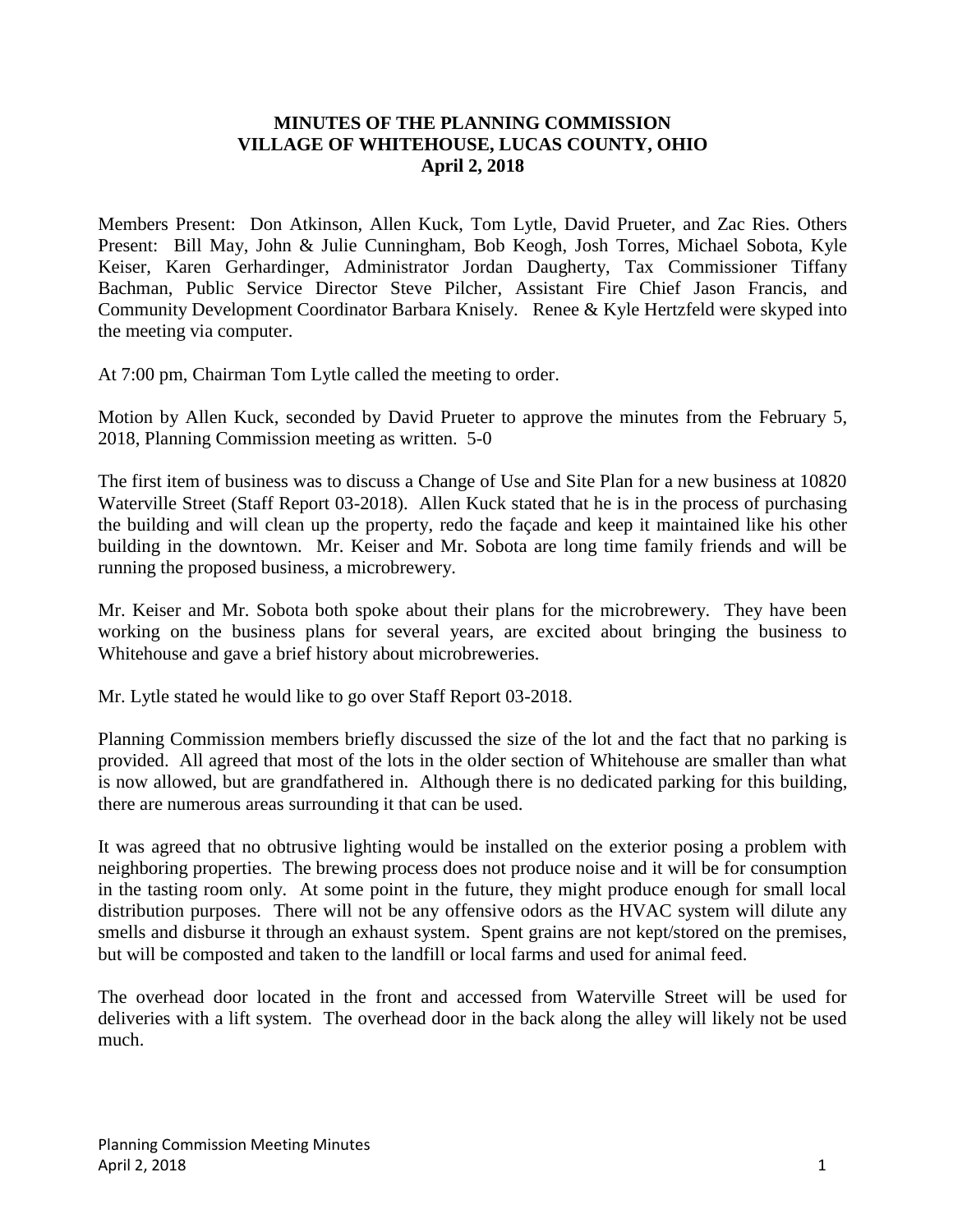Applicants understand that they will need a sign permit, once final decisions are made. The drawing depicts one wall-mounted sign in the front, which does meet the zoning code. An additional sign could be added in the back based on overall size of the two signs.

The proposed use, restaurant / lounge, does meet Chapter 1255.02 of the Whitehouse Zoning Code. Planning Commission members agreed that they are all very supportive of this proposed business and feel it will be a great addition to downtown Whitehouse.

Mr. Daugherty asked about the outdoor patio feature shown on the drawing. Mr. Sobota said that the pergola area will not be built immediately, but in the future he hopes to grow hops on the trellised area which will screen it from the neighbors. Mr. Daugherty said the Village is encouraging outdoor landscaped areas to add to the overall downtown experience.

Mr. Ries asked if they planned on expanding and offering food in the future? Mr. Keiser said that was in the three year plan. Mr. Sobota added that most breweries don't offer food. They are considering partnering with local restaurants or bringing in food trucks occasionally. Mr. Ries added that he loves the idea of offering this type of entertainment to Whitehouse families and gives them a reason to stay in town and feels it will be a great draw to bring additional visitors.

Julie Cunningham asked what the hours would be and whether residents would need to vote on Sunday liquor sales, like what was recently done for Local Thyme. Mr. Keiser stated the hours would likely be 4:30 pm to 10 or 11 pm on Friday and Saturdays.

With no further comments or questions, Zac Ries moved to approve the site plan as submitted and approve the Change of Use for this building. David Prueter seconded the motion. 4-0 (Kuck abstained)

At this time, Renee and Kyle Hertzfeld joined the meeting via internet skyp.

Chairman Lytle stated the next agenda item was to review and discuss the final site plan for Kyle and Renee Hertzfeld for a new office building at 9910 Waterville Street. This matter was originally brought before the Planning Commission at the February 5, 2018, meeting as a preliminary discussion. The Hertzfelds are now ready to proceed with final approval. Chair Kuck proceeded with a line by line review of Staff Report 04-2018.

 $1251.03$  – No additional curb cuts will be allowed on Waterville Street / SR 64, as previously agreed.

1251.07 – Lot frontage and building setbacks are agreeable. The existing multi-purpose trail running across the front of this property was not shown in the front yard mounded and landscaped area. Mrs. Hertzfeld said it was inadvertently omitted from the drawing, but they will incorporate it between landscaping and mounding.

Planning Commission members questioned why knee walls were not shown on the final plan. Mrs. Hertzfeld stated they were not sure it the knee walls would work because of the drainage that is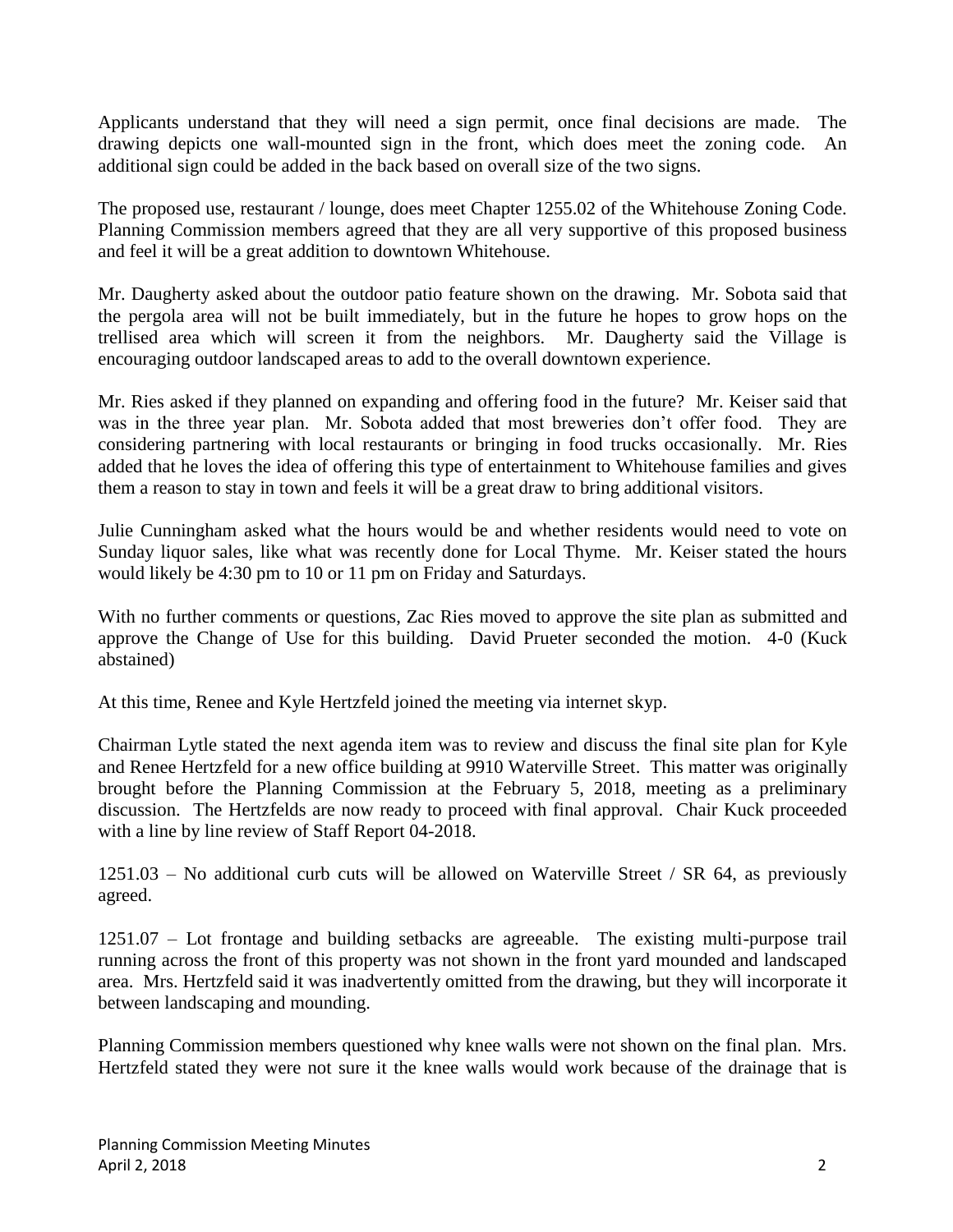required in the front area and because of the landscaped mounding. Brief discussion on how high the mounding area should be. It was decided to move on and come back to the decision about knee walls later.

It was agreed that the Tree Commission could assist with the type of plantings to be used and that the easterly side yard setback had been increased per the Fire Department requirement to 25'.

Additional discussion followed concerning the rear dumpster placement. Mr. Hertzfeld asked if the Planning Commission members were looking at the plans that showed a 15,000 square foot building. Village staff confirmed that they had not been provided those updated plans, and had based Staff Report 04-2018 on the plans that were submitted on March 21, 2018, showing a 10,000 square foot building.

Mr. Torres provided updated drawings to the PC members showing the 15,000 sf building, 101 parking spaces, and the proposed future 29' access drive along the northerly edge of the property. Much discussion followed concerning the number of required parking spaces. Mr. Hertzfeld said they based the number on the total square footage of the building. Staff explained that per the zoning code, the number of spaces is based on the use (retail, office, etc.) and not entirely on the size of the building. It was ultimately agreed that 101 spaces is likely adequate no matter what the use of the tenant spaces happen to be.

Discussion took place on the two dumpster locations and what screening materials would be used. One is shown in the northerly required setback which abuts a residential area and one is shown along the front (south) area that abuts Waterville Street. Mr. Hertzfeld stated they need two dumpsters close to the building to make it easy for the tenants. PC Member Ries stated that in his opinion it is a hard "no" to allow a dumpster along Waterville Street and he would rather see a couple parking spaces taken up in the rear where they could be placed. Screening materials suggested including a "stone" wall, some type of architectural design, vinyl fence to match siding color on building, or other attractive material.

Mayor Atkinson stated that he and Mr. Daugherty had met with the neighboring property owner (car wash) about installing the access drive along the back, and he did not seem interested. In the Mayor's opinion that is not something that will happen in the near future and they should not consider it in these plans.

Further discussion on dumpsters included not allowing them in the front yard setback and being very specific about the screening materials used as this will set the precedence for future development on this important gateway into Whitehouse. It was agreed that PC members had already consigned to allowing parking in front of the building. Now applicant is asking to remove the knee wall and allow a dumpster in the front.

Mr. Pilcher stated there are other ways (ponds or underground containers) to contain storm water since the ECO swale seems to be part of the problem with installing the knee walls. If underground containers are used, parking, etc. can be located on top of it.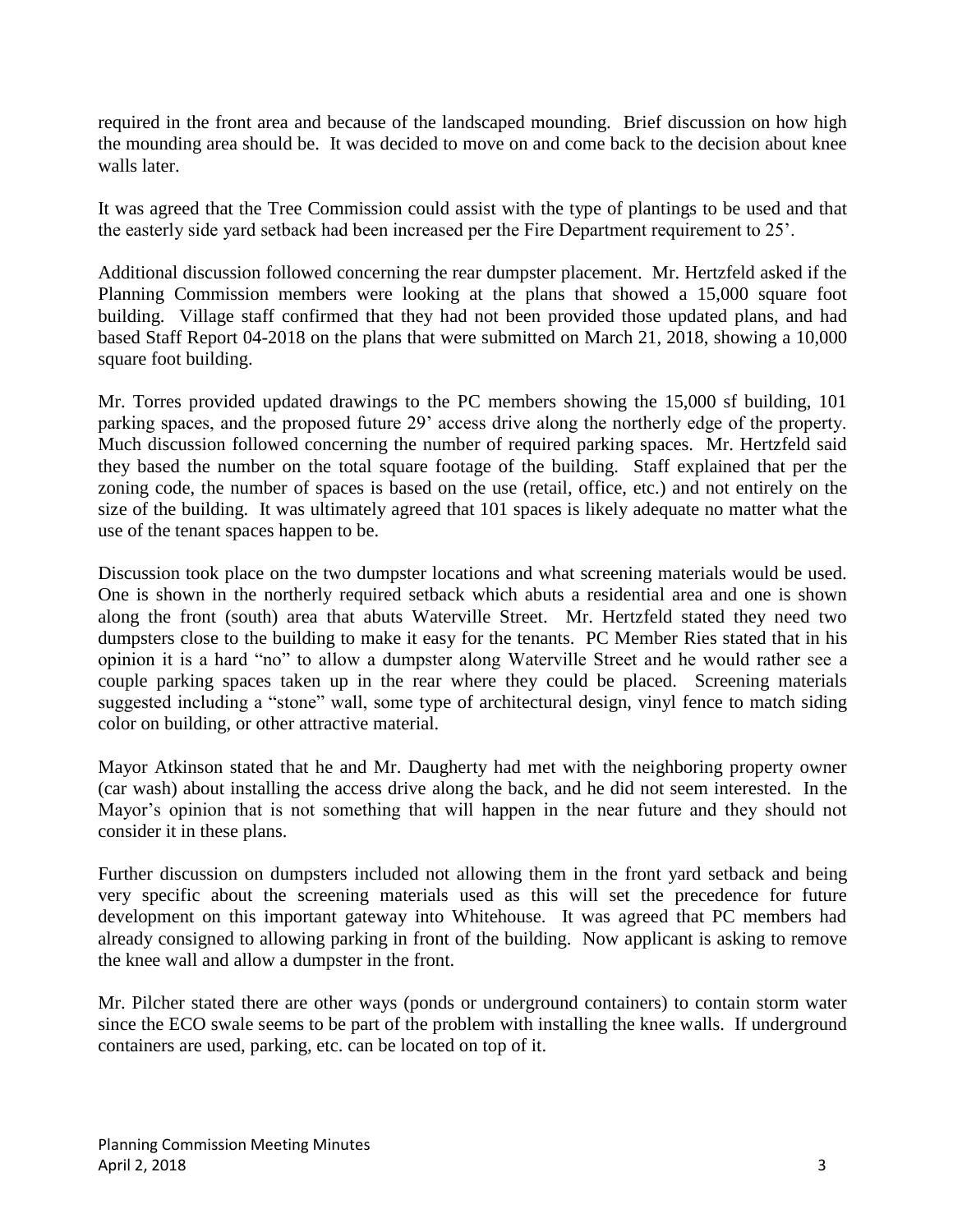Chair Lytle stated if the rear access drive is not an option, the dumpsters could both be located in the rear area. Mayor Atkinson confirmed that the neighbor did not appear to be interested at the initial meeting, but the Village is willing to continue negotiations. Chair Lytle stated it seems that the PC members are all in agreement that a dumpster will not be allowed in the front along Waterville Street. If in the future the proposed access road is built, the dumpster enclosure location can be revisited.

1251.08 – the architectural design of the building appears to meet this Chapter and all PC members agreed that it is a very attractive, upscale looking building and they are pleased with it.

Lights are shown on the exterior walls. As previously discussed, these lights must shine downward so as not to disturb neighboring properties. Mr. Prueter asked about the two light pole fixtures that are shown in the rear. Mr. Hertzfeld stated they would remove those so as not to bother the neighboring residential properties.

Mr. and Mrs. Hertzfeld understand that a sign permit will be required prior to installation.

The Whitehouse Fire Department acknowledges that the easterly side yard setback has been increased to 25' and that a fire hydrant will be installed in the rear. They will review these plans once they are submitted and a building permit is applied for.

The Hertzfelds understand that the drainage and ECO swale systems will need to be reviewed and ultimately approved by Mike Melnyk from the Lucas County Engineer's office.

Upon completion of the Staff Report review, Chair Lytle stated PC members are in agreement:

1. Dumpsters must be located in the rear and screened from view. If in the future the additional access road is built, the dumpster location might change.

2. Knee walls must be incorporated along the front of the property. The mounding and landscaping can be designed to incorporate the multi-use path and some type of knee wall.

Further discussion on:

- What type and height knee wall should be required
- What type of screening around dumpsters; brick, stone, vinyl, wood. Mr. Kuck feels PC should be very specific now as to what will be required.

Mr. Ries reiterated what was stated in the February 5, 2018, meeting minutes: *"As guidance to the applicants for the design and submittal of a final site plan, all PC members stated they are agreeable to allow parking along the front if it is heavily landscaped with a classy look and knee walls."*